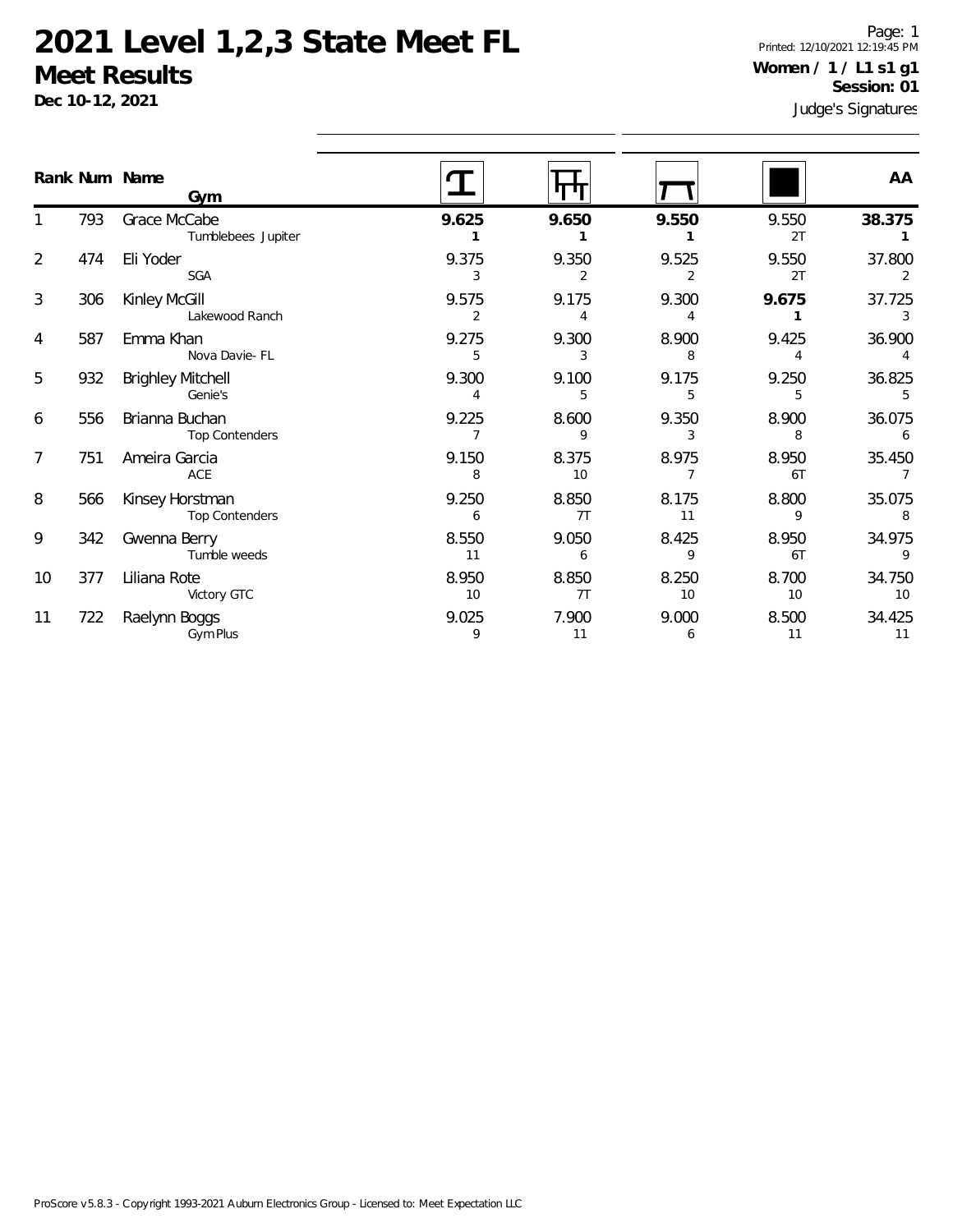**Dec 10-12, 2021**

Page: 1 Printed: 12/10/2021 12:19:46 PM **Women / 1 / L1 s1 g2 Session: 01**

|    | Rank Num Name | Gym                                    |                         |             |                         |                         | AA           |
|----|---------------|----------------------------------------|-------------------------|-------------|-------------------------|-------------------------|--------------|
|    | 327           | Natalia Zasada<br>Lakewood Ranch       | 9.800<br>$\overline{2}$ | 9.750       | 9.750                   | 9.875                   | 39.175       |
| 2  | 792           | Stella Martinsen<br>Tumblebees Jupiter | 9.850                   | 9.650       | 9.275<br>2T             | 9.550                   | 38.325       |
| 3  | 800           | Zoe Toledo<br>Tumblebees Jupiter       | 9.325<br>4 <sub>T</sub> | 9.550<br>3  | 9.000<br>7T             | 9.425<br>3              | 37.300<br>3  |
| 4  | 574           | Eveleah Sam<br><b>Top Contenders</b>   | 9.400<br>3              | 9.150<br>5  | 9.275<br>2T             | 9.050                   | 36.875       |
| 5  | 503           | Ana Luisa Trecenti<br>G USA WG         | 9.325<br>4T             | 9.300       | 9.000<br>7T             | 9.200<br>4 <sub>T</sub> | 36.825       |
| 6  | 460           | Abigail Gaunt<br><b>SGA</b>            | 9.075<br>8              | 9.000<br>6  | 9.150<br>6              | 9.200<br>4 <sub>T</sub> | 36.425<br>6  |
| 7  | 929           | Kayla Gould<br>Genie's                 | 9.225                   | 8.900<br>8  | 9.200<br>4T             | 9.025<br>8              | 36.350       |
| 8  | 730           | Marilynn Peoples<br>Gym Plus           | 9.000<br>9              | 8.925       | 9.200<br>4 <sub>1</sub> | 9.075<br>6              | 36.200<br>8  |
| 9  | 670           | Nadia Jackson-Miller<br>Orlando Metro  | 9.250<br>6              | 8.800<br>9  | 8.625<br>10             | 9.000<br>9              | 35.675       |
| 10 | 486           | <b>Madison Elysee</b><br>G USA WG      | 8.975<br>10             | 8.250<br>10 | 8.850<br>9              | 8.825<br>10             | 34.900<br>10 |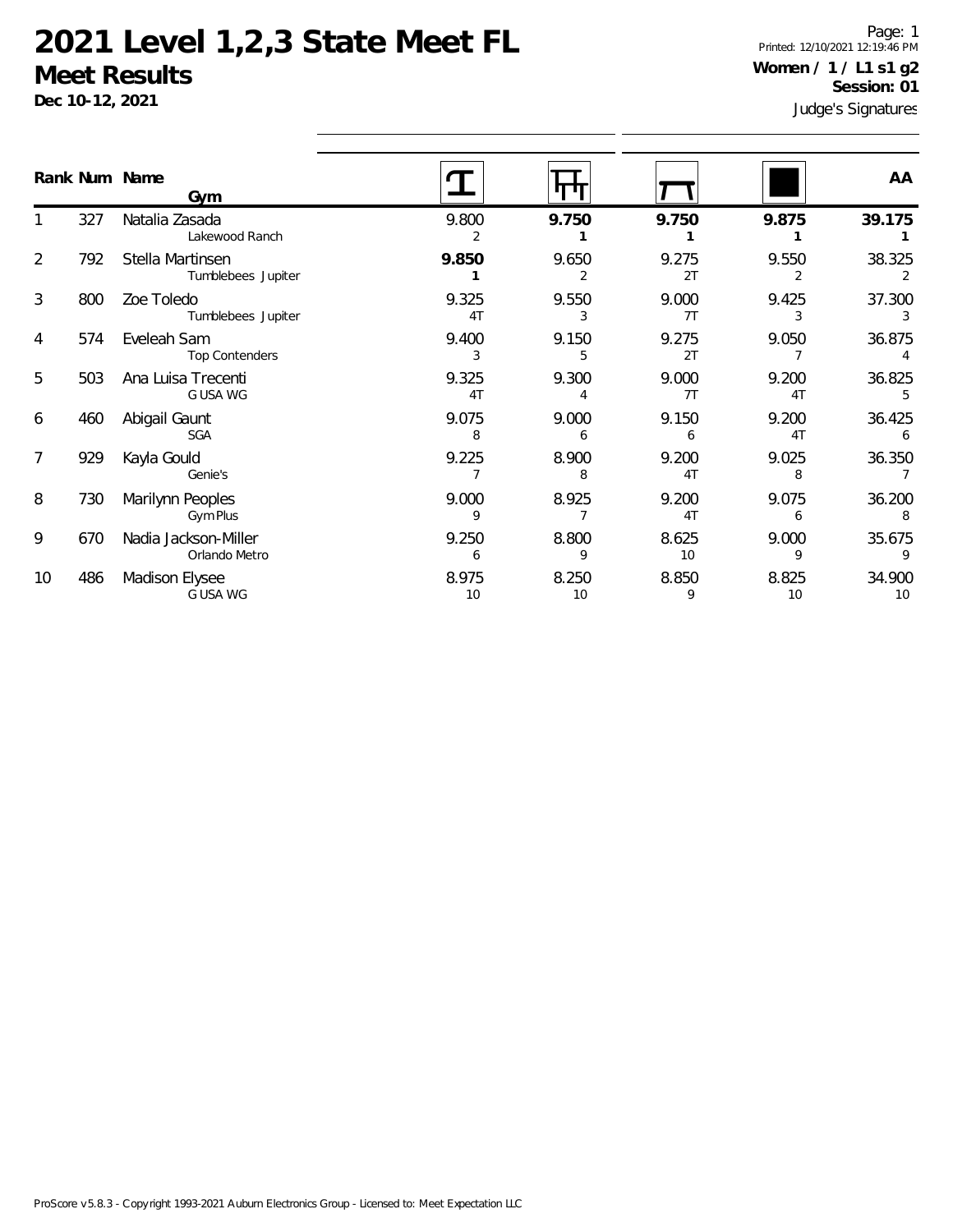**Dec 10-12, 2021**

Page: 1 Printed: 12/10/2021 12:19:48 PM **Women / 1 / L1 s1 g3 Session: 01**

|                |     | Rank Num Name<br>Gym                 |                         |                         |                         |                         | AA           |
|----------------|-----|--------------------------------------|-------------------------|-------------------------|-------------------------|-------------------------|--------------|
|                | 544 | Victoria Humaran<br>Tumblebees Miami | 9.700<br>1T             | 9.375<br>3              | 9.900                   | 9.925<br>1              | 38.900       |
| $\overline{2}$ | 786 | Jillian Burkly<br>Tumblebees Jupiter | 9.700<br>1 <sub>T</sub> | 9.525                   | 9.525<br>3              | 9.350<br>4T             | 38.100<br>2  |
| 3              | 543 | Valerie Humaran<br>Tumblebees Miami  | 9.525<br>3              | 9.400<br>$\overline{2}$ | 9.725<br>$\overline{2}$ | 9.350<br>4T             | 38.000<br>3  |
| 4              | 458 | JoJo Duff<br><b>SGA</b>              | 9.300<br>4T             | 9.225<br>4              | 9.325<br>6T             | 9.600<br>2              | 37.450       |
| 5              | 723 | <b>Brinnley Cox</b><br>Gym Plus      | 9.300<br>4T             | 9.150<br>6              | 9.450<br>4              | 9.150<br>$\overline{7}$ | 37.050<br>5  |
| 6              | 934 | Gabriella Pontillo<br>Genie's        | 9.250<br>$\overline{7}$ | 9.075<br>$\overline{7}$ | 9.000<br>9              | 8.900<br>8              | 36.225<br>6  |
| 7              | 490 | Estela Krempel<br>G USA WG           | 9.225<br>8              | 8.875<br>8              | 8.475<br>12             | 9.225<br>6              | 35.800<br>7  |
| 8              | 935 | Kyla Bouck<br>Volusia Academy        | 8.925<br>10             | 9.175<br>5              | 8.950<br>10             | 8.700<br>9T             | 35.750<br>8  |
| 9              | 136 | Gracia Dorn<br>United Flip Force     | 9.275<br>6              | 8.625<br>9              | 9.325<br>6T             | 8.200<br>12             | 35.425<br>9  |
| 10             | 449 | Aria Bizub<br><b>Boundless</b>       | 8.700<br>12             | 8.350<br>11             | 9.300<br>8              | 8.700<br>9T             | 35.050<br>10 |
| 11             | 705 | Aadya Sharma<br>Orlando Metro        | 8.850<br>11             | 8.525<br>10             | 8.550<br>11             | 8.400<br>11             | 34.325<br>11 |
| 12             | 491 | Ozora Livingston<br>G USA WG         | 9.100<br>9              | 5.900<br>12             | 9.375<br>5              | 9.400<br>3              | 33.775<br>12 |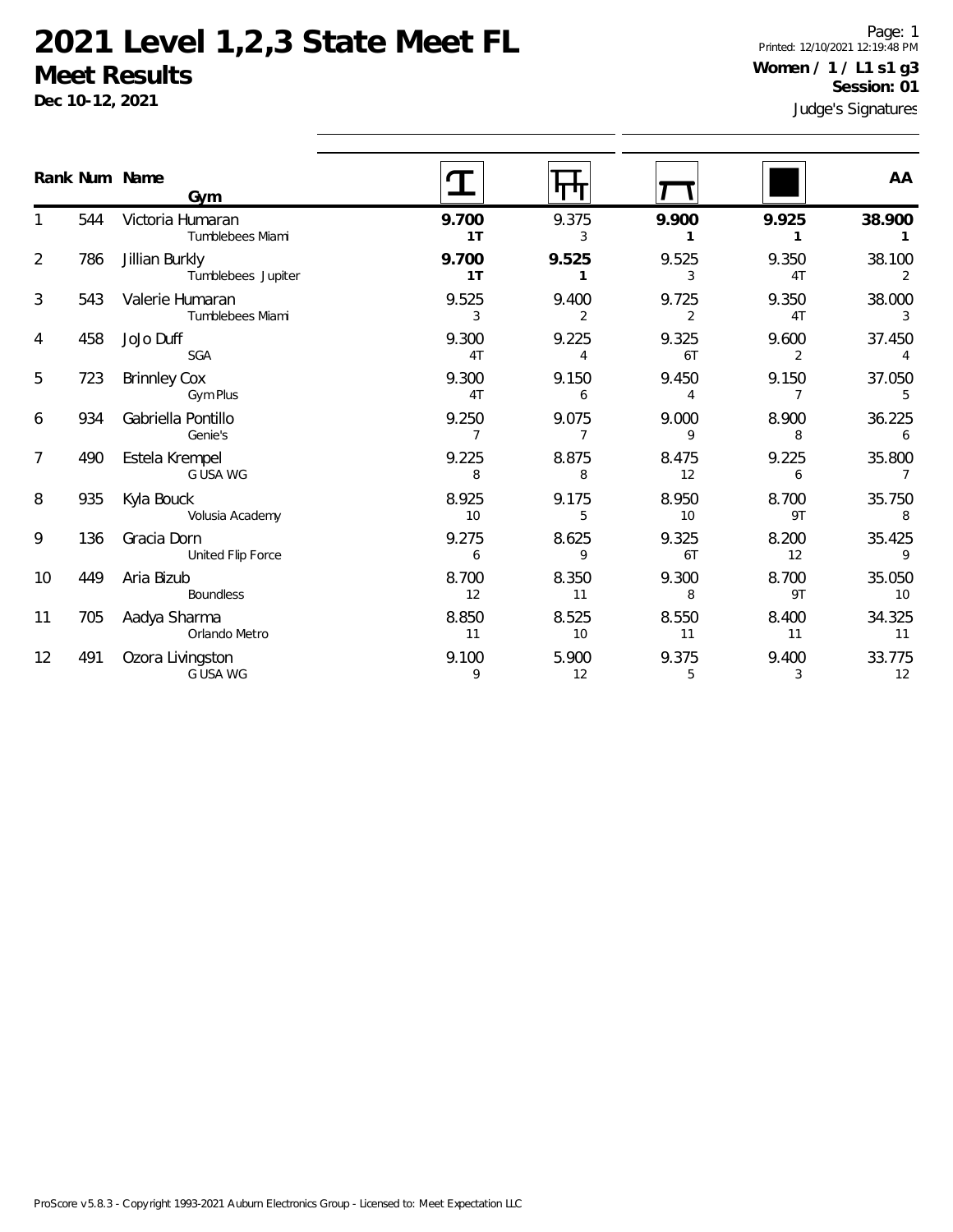**Dec 10-12, 2021**

Page: 1 Printed: 12/10/2021 12:19:50 PM **Women / 1 / L1 s1 g4 Session: 01**

|                |     | Rank Num Name<br>Gym                            |                         |             |                         |             | AA                       |
|----------------|-----|-------------------------------------------------|-------------------------|-------------|-------------------------|-------------|--------------------------|
|                | 304 | Abby Lee<br>Lakewood Ranch                      | 9.700                   | 9.475<br>3  | 9.575<br>1T             | 9.625<br>2  | 38.375<br>1              |
| $\overline{2}$ | 434 | Sienna Betancourt<br><b>International Miami</b> | 9.475<br>$\overline{2}$ | 9.500<br>2  | 9.575<br>1T             | 9.700       | 38.250<br>2              |
| 3              | 700 | Lizzy Ryan<br>Orlando Metro                     | 9.300<br>6              | 9.375<br>4T | 9.300<br>3              | 9.400<br>4  | 37.375<br>3              |
| 4              | 941 | Sarelle Spencer<br>Volusia Academy              | 9.325<br>4T             | 9.325<br>6  | 8.950<br>9              | 9.200<br>5T | 36.800                   |
| 5              | 897 | Annalise Sarduy<br>Victory Elite                | 9.250<br>8T             | 9.525<br>1  | 8.700<br>11             | 9.200<br>5T | 36.675<br>5              |
| 6              | 933 | Evey Mittelstaedt<br>Genie's                    | 9.275<br>$\overline{7}$ | 8.950<br>9  | 9.050                   | 9.100<br>8  | 36.375<br>6              |
| $\overline{7}$ | 936 | Harlow Criche<br>Volusia Academy                | 9.050<br>11             | 9.025<br>7T | 9.275<br>$\overline{4}$ | 9.000<br>9  | 36.350<br>$\overline{7}$ |
| 8              | 732 | Riley Robertson<br><b>Gym Plus</b>              | 9.325<br>4T             | 8.400<br>11 | 9.150<br>5              | 9.200<br>5T | 36.075<br>8              |
| 9              | 762 | Alexandria Ortiz<br>ACE                         | 9.350<br>3              | 8.900<br>10 | 9.000<br>8              | 8.775<br>11 | 36.025<br>9              |
| 10             | 459 | <b>Elliot Ettel</b><br><b>SGA</b>               | 9.250<br>8T             | 8.050<br>12 | 9.125<br>6              | 9.500<br>3  | 35.925<br>10             |
| 11             | 887 | Onyx Machado<br>Victory Elite                   | 8.900<br>12             | 9.375<br>4T | 8.750<br>10             | 8.875<br>10 | 35.900<br>11             |
| 12             | 571 | Skyler Moen<br><b>Top Contenders</b>            | 9.200<br>10             | 9.025<br>7T | 8.650<br>12             | 8.700<br>12 | 35.575<br>12             |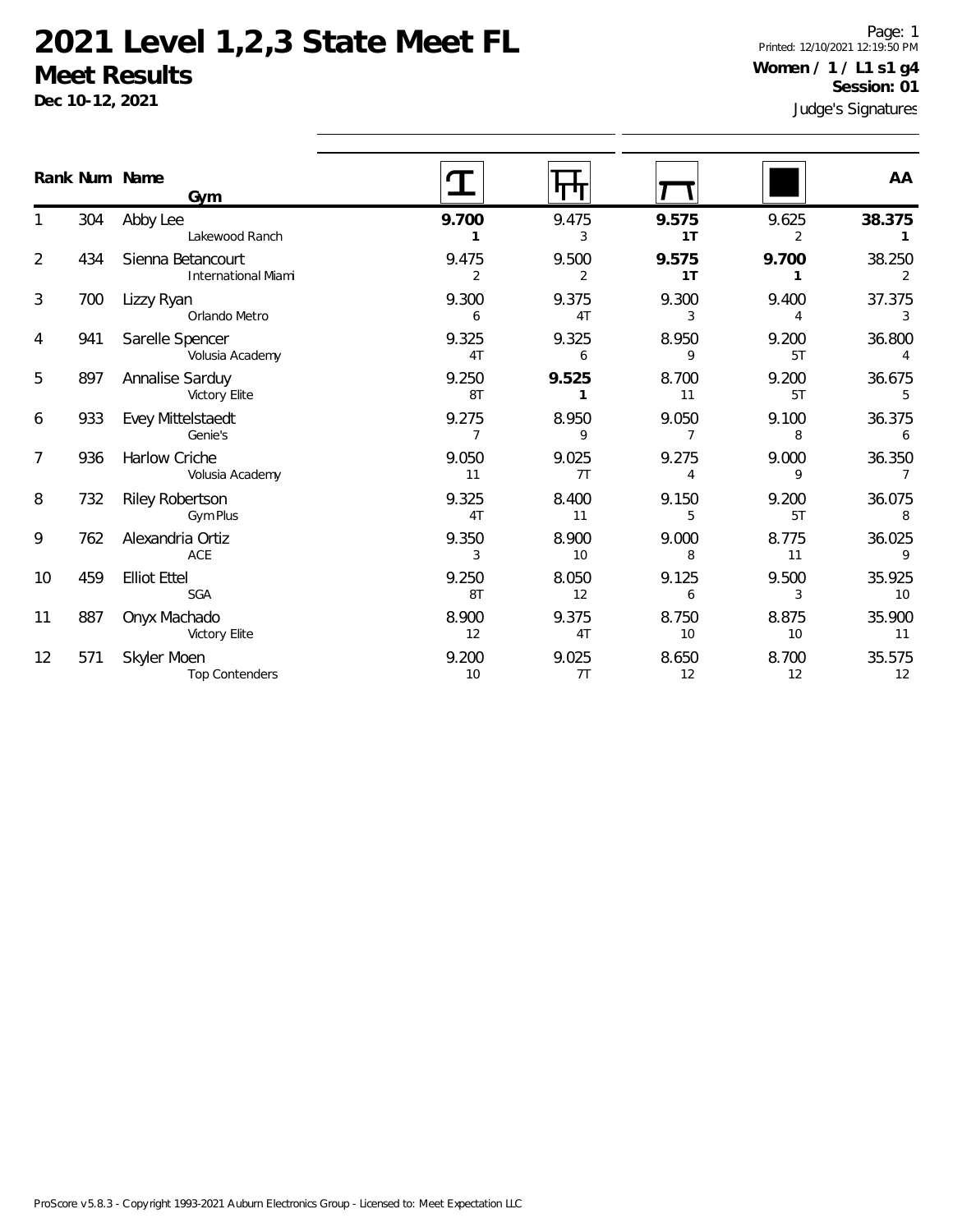**Dec 10-12, 2021**

Page: 1 Printed: 12/10/2021 12:19:52 PM **Women / 1 / L1 s1 g5 Session: 01**

| Judge's Signatures |
|--------------------|
|                    |

|                |     | Rank Num Name<br>Gym                   |             |                         |                         |             | AA                       |
|----------------|-----|----------------------------------------|-------------|-------------------------|-------------------------|-------------|--------------------------|
|                | 308 | Macee Monroe<br>Lakewood Ranch         | 9.525       | 9.625                   | 9.725                   | 9.950       | 38.825                   |
| $\overline{2}$ | 692 | Mia Perez<br>Orlando Metro             | 9.500<br>2T | 9.475<br>2              | 9.325<br>6T             | 9.625<br>2  | 37.925<br>2              |
| 3              | 497 | Maria Montico<br>G USA WG              | 9.425<br>6  | 9.350<br>3T             | 9.425<br>5              | 9.525<br>3  | 37.725<br>3              |
| 4              | 436 | Liz Cuan<br><b>International Miami</b> | 9.500<br>2T | 9.225<br>$\overline{7}$ | 9.450<br>3T             | 9.450<br>4  | 37.625<br>$\overline{4}$ |
| 5              | 930 | Sarai Louis<br>Genie's                 | 9.450<br>4T | 9.350<br>3T             | 9.500<br>$\overline{2}$ | 9.150<br>8T | 37.450<br>5              |
| 6              | 963 | Jovia George<br>Genie's                | 9.175<br>9  | 9.200<br>8              | 9.450<br>3T             | 9.325<br>7  | 37.150<br>6              |
| $\overline{7}$ | 927 | Kass Gauvreau<br>Genie's               | 9.275<br>8  | 9.250<br>6              | 9.100<br>10             | 9.400<br>5  | 37.025                   |
| 8              | 651 | Kinley Clark<br>Orlando Metro          | 9.450<br>4T | 8.650<br>11             | 9.325<br>6T             | 9.350<br>6  | 36.775<br>8              |
| 9              | 487 | Alexandra Gonzalez<br>G USA WG         | 9.300<br>7  | 9.075<br>9              | 9.000<br>12             | 9.150<br>8T | 36.525<br>9              |
| 10             | 476 | Camila Arache<br>G USA WG              | 9.125<br>11 | 9.275<br>5              | 9.200<br>9              | 8.900<br>11 | 36.500<br>10             |
| 11             | 480 | Alana Castellanos Linares<br>G USA WG  | 9.075<br>12 | 8.550<br>12             | 9.275<br>8              | 9.100<br>10 | 36.000<br>11             |
| 12             | 145 | Savanna Orpurt<br>United Flip Force    | 9.150<br>10 | 8.750<br>10             | 9.025<br>11             | 8.400<br>12 | 35.325<br>12             |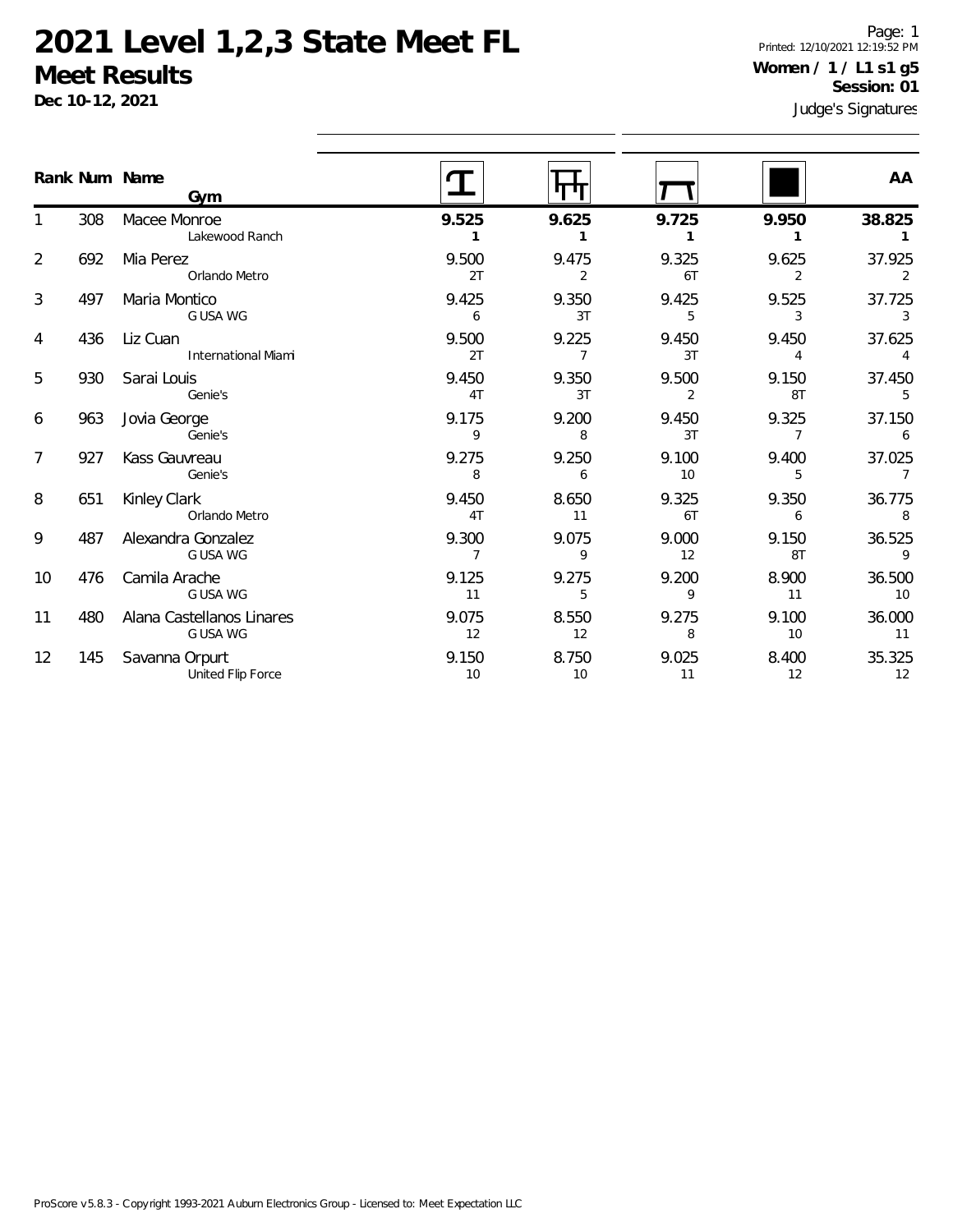**Dec 10-12, 2021**

Page: 1 Printed: 12/10/2021 2:00:36 PM **Women / 1 / L1 s2 g1 Session: 02**

|                |     | Rank Num Name<br>Gym                       |                         |                         |                         |                         | AA                       |
|----------------|-----|--------------------------------------------|-------------------------|-------------------------|-------------------------|-------------------------|--------------------------|
|                | 288 | Zada Cadmus<br>Lakewood Ranch              | 9.400<br>5              | 9.775<br>1T             | 9.650<br>1              | 9.650<br>1              | 38.475                   |
| $\overline{2}$ | 330 | Nora Fenstermacher<br><b>FL Elite</b>      | 9.450<br>$\overline{2}$ | 9.775<br>1 <sub>T</sub> | 9.425<br>$\overline{2}$ | 9.625<br>$\overline{2}$ | 38.275<br>2              |
| 3              | 679 | <b>Brynley Matos</b><br>Orlando Metro      | 9.425<br>3T             | 9.625<br>3              | 9.350<br>3              | 9.500<br>3              | 37.900<br>3              |
| 4              | 441 | Kaylee Smith<br><b>International Miami</b> | 9.425<br>3T             | 9.525<br>$\overline{4}$ | 9.300<br>$\overline{4}$ | 9.400<br>5              | 37.650                   |
| 5              | 713 | Shae Versluis<br>Orlando Metro             | 9.225<br>$\overline{7}$ | 9.500<br>5              | 9.050<br>8              | 9.450<br>$\overline{4}$ | 37.225<br>5              |
| 6              | 493 | Khloe Matos<br>G USA WG                    | 9.350<br>6              | 9.275<br>6              | 9.075<br>6T             | 9.250<br>7              | 36.950<br>6              |
| 7              | 752 | Mia Gemeiner<br>ACE                        | 9.000<br>9              | 8.575<br>11             | 9.150<br>5              | 9.325<br>6              | 36.050<br>$\overline{7}$ |
| 8              | 603 | Ava Gay<br><b>American Twisters</b>        | 8.700<br>11             | 9.250<br>$\overline{7}$ | 9.075<br>6T             | 8.850<br>10             | 35.875<br>8              |
| 9              | 708 | Ava Telibasa<br>Orlando Metro              | 9.475<br>1              | 8.550<br>12             | 8.750<br>9              | 9.050<br>9              | 35.825<br>$\mathsf{Q}$   |
| 10             | 938 | Olivia Mercier<br>Volusia Academy          | 9.125<br>8              | 9.025<br>9              | 8.275<br>12             | 9.200<br>8              | 35.625<br>10             |
| 11             | 601 | Harper Disch<br>American Twisters          | 8.600<br>12             | 9.050<br>8              | 8.525<br>11             | 8.600<br>11             | 34.775<br>11             |
| 12             | 819 | Evalynn Nickola<br><b>Top Contenders</b>   | 8.750<br>10             | 8.775<br>10             | 8.600<br>10             | 8.500<br>12             | 34.625<br>12             |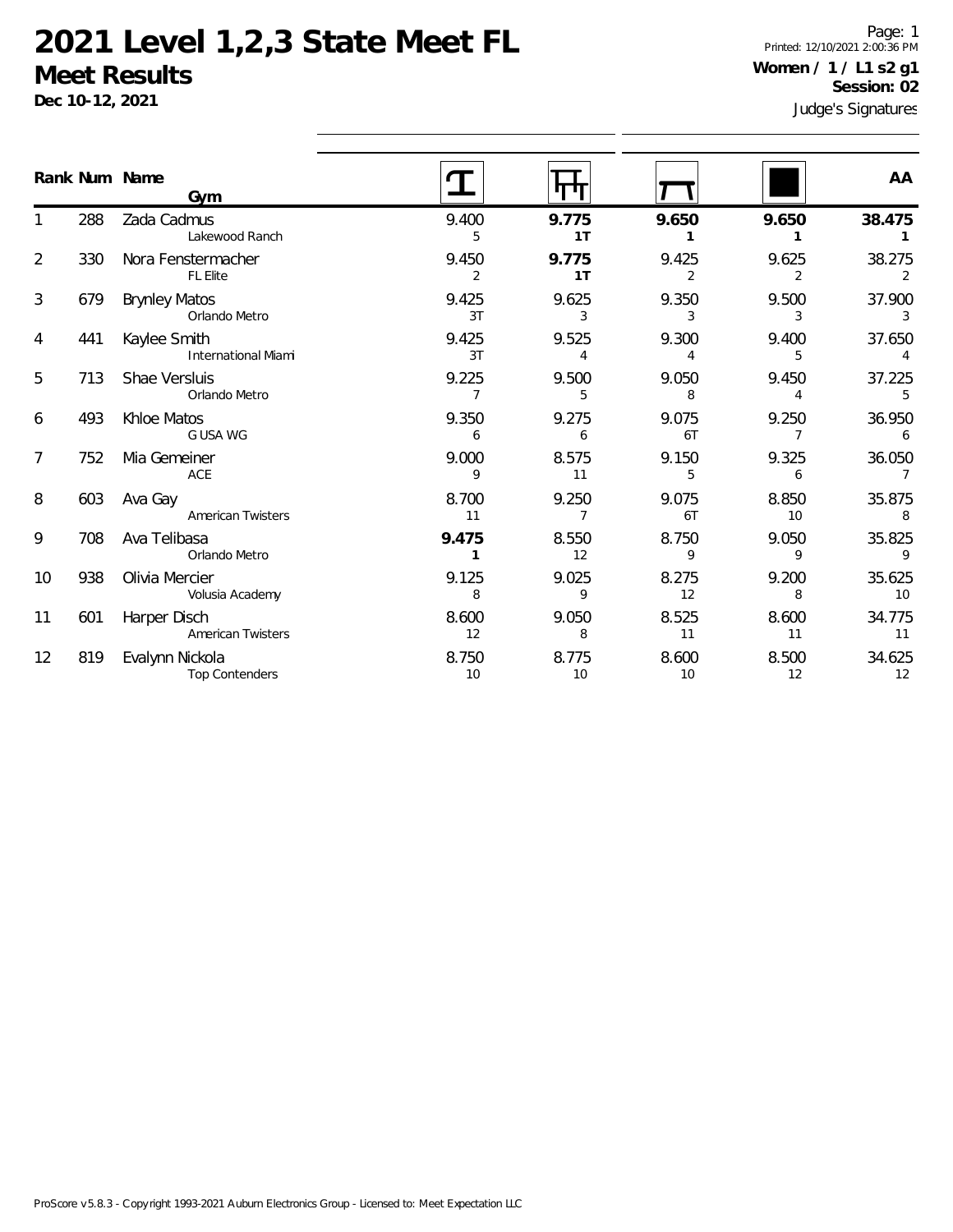**Dec 10-12, 2021**

Page: 1 Printed: 12/10/2021 2:00:38 PM **Women / 1 / L1 s2 g2 Session: 02**

|                |     | Rank Num Name<br>Gym                      |                         |                         |                         |                         | AA                       |
|----------------|-----|-------------------------------------------|-------------------------|-------------------------|-------------------------|-------------------------|--------------------------|
|                | 290 | Cedar Clark<br>Lakewood Ranch             | 9.750                   | 9.775                   | 9.850                   | 10.000                  | 39.375                   |
| $\overline{2}$ | 548 | Addyson Monzon<br>Tumblebees Miami        | 9.425<br>$\overline{4}$ | 9.500<br>3              | 9.400<br>2T             | 9.250<br>6              | 37.575<br>2              |
| 3              | 794 | Evelyn Moren<br>Tumblebees Jupiter        | 9.350<br>5              | 9.625<br>2              | 9.350<br>5              | 9.225<br>$\overline{7}$ | 37.550<br>3              |
| 4              | 437 | Avery Jones<br><b>International Miami</b> | 9.300<br>7T             | 9.400<br>4              | 9.225<br>6              | 9.600<br>2              | 37.525<br>$\overline{4}$ |
| 5              | 553 | Maddie Ventura<br>Tumblebees Miami        | 9.475<br>2              | 9.125<br>5              | 9.075<br>8              | 9.450<br>3              | 37.125<br>.5             |
| 6              | 716 | Andrea Walton<br>Orlando Metro            | 9.450<br>3              | 8.925<br>$\overline{7}$ | 9.400<br>2T             | 9.300<br>$\overline{4}$ | 37.075<br>6              |
| $\overline{7}$ | 457 | Piper Curtis<br><b>SGA</b>                | 9.325<br>6              | 8.950<br>6              | 9.100<br>$\overline{7}$ | 9.150<br>8              | 36.525<br>$\overline{7}$ |
| 8              | 461 | Claire Intemann<br><b>SGA</b>             | 9.150<br>10             | 8.500<br>9              | 9.375<br>$\overline{4}$ | 9.050<br>9T             | 36.075<br>8              |
| 9              | 761 | Luciana Mendez<br>ACE                     | 9.300<br>7T             | 8.175<br>11             | 8.950<br>9              | 9.275<br>5              | 35.700<br>$\overline{9}$ |
| 10             | 725 | Skylar Dotson<br>Gym Plus                 | 9.300<br>7T             | 8.250<br>10             | 8.775<br>11             | 9.050<br>9T             | 35.375<br>10             |
| 11             | 733 | Haven Therrien<br>Gym Plus                | 8.900<br>11             | 8.700<br>8              | 8.875<br>10             | 8.850<br>11             | 35.325<br>11             |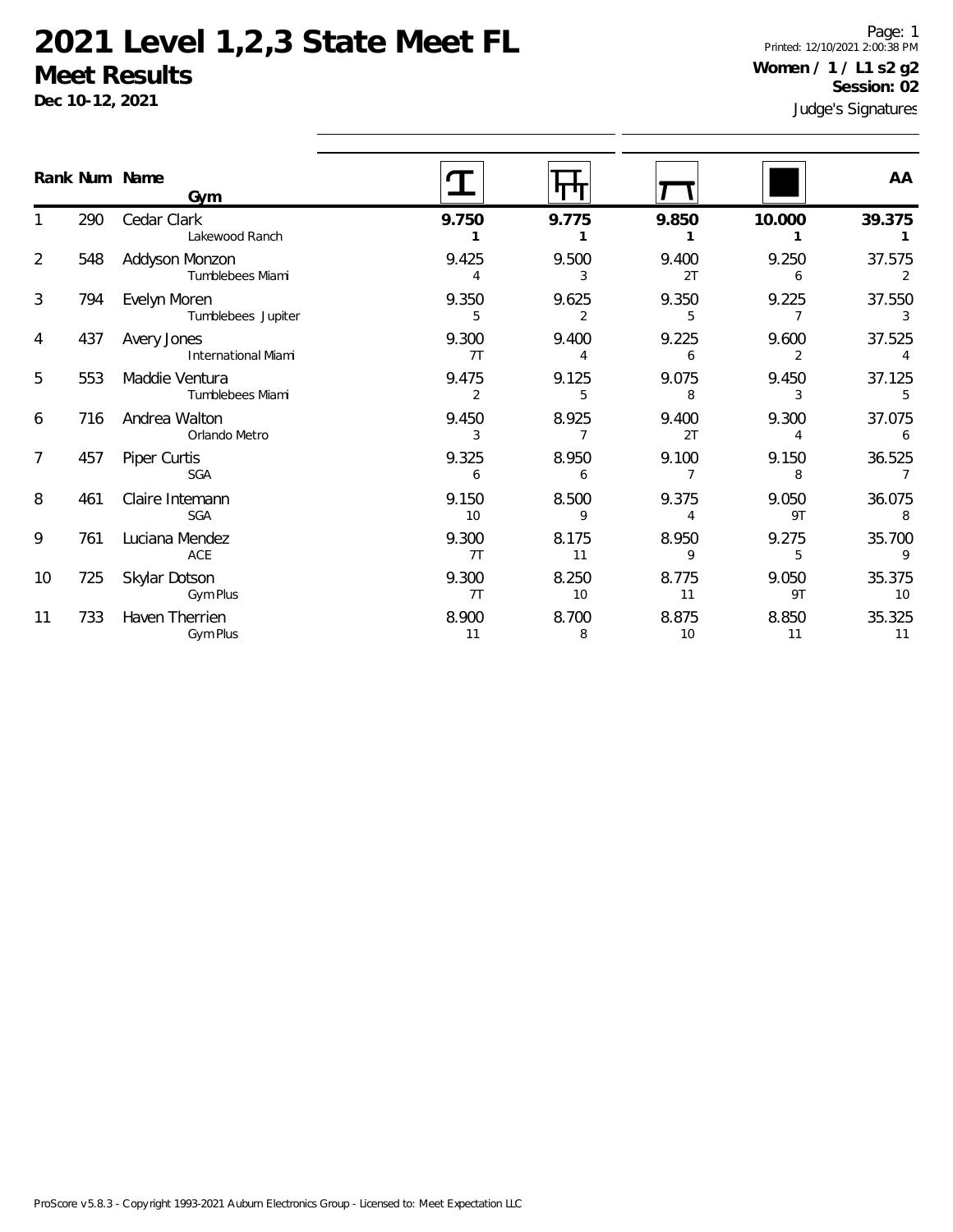**Dec 10-12, 2021**

Page: 1 Printed: 12/10/2021 2:00:40 PM **Women / 1 / L1 s2 g3 Session: 02**

|                |     | Rank Num Name<br>Gym                       |             |                         |             |                         | AA                       |
|----------------|-----|--------------------------------------------|-------------|-------------------------|-------------|-------------------------|--------------------------|
|                | 305 | Avery Lee<br>Lakewood Ranch                | 9.650<br>2  | 9.725                   | 9.825       | 9.850                   | 39.050                   |
| $\overline{2}$ | 307 | Emmy Monroe<br>Lakewood Ranch              | 9.850       | 9.700<br>$\overline{2}$ | 9.250<br>3  | 9.800<br>$\overline{2}$ | 38.600<br>2              |
| 3              | 130 | Madison Brown<br>United Flip Force         | 9.325<br>3  | 9.175<br>5              | 9.450<br>2  | 9.075                   | 37.025<br>3              |
| 4              | 593 | Marlow Wong<br>Nova Davie- FL              | 9.300<br>4  | 9.250<br>3              | 9.075<br>5  | 9.300<br>4T             | 36.925                   |
| 5              | 621 | Mikaella Velez<br><b>American Twisters</b> | 8.850<br>9  | 8.975<br>6              | 9.025<br>6  | 9.300<br>4T             | 36.150<br>5              |
| 6              | 470 | Aubrey Sullivan<br>SGA                     | 9.075<br>5  | 8.550<br>8              | 9.125<br>4  | 9.350<br>3              | 36.100<br>6              |
| $\overline{7}$ | 597 | Ella Cappiello<br><b>American Twisters</b> | 8.950<br>7  | 8.700<br>7              | 8.925<br>8  | 9.125<br>6              | 35.700<br>$\overline{7}$ |
| 8              | 607 | Aria Hoffman<br>American Twisters          | 8.725<br>11 | 9.225<br>$\overline{4}$ | 8.650<br>9  | 8.875<br>8              | 35.475<br>8              |
| 9              | 365 | Zoe Grygo<br>Victory GTC                   | 8.750<br>10 | 8.475<br>9              | 9.000       | 8.600<br>10             | 34.825<br>9              |
| 10             | 146 | Elizabeth Plank<br>United Flip Force       | 8.925<br>8  | 8.200<br>10             | 7.150<br>11 | 8.625<br>9              | 32.900<br>10             |
| 11             | 688 | Vicky Moreira<br>Orlando Metro             | 9.025<br>6  | 6.600<br>11             | 7.850<br>10 | 8.300<br>11             | 31.775<br>11             |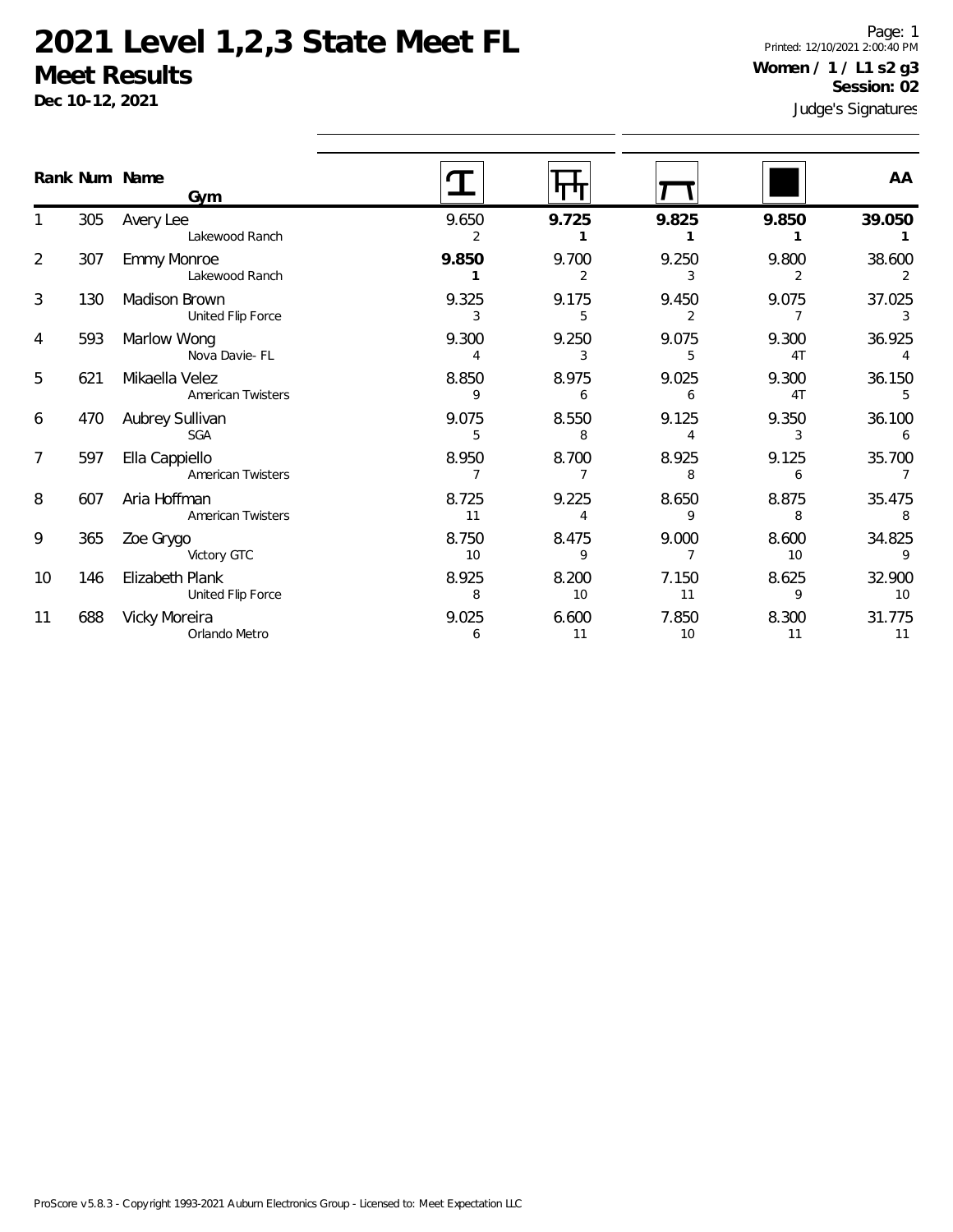**Dec 10-12, 2021**

Page: 1 Printed: 12/10/2021 2:00:42 PM **Women / 1 / L1 s2 g4 Session: 02**

|                |     | Rank Num Name<br>Gym                       |                         |             |                         |                         | AA           |
|----------------|-----|--------------------------------------------|-------------------------|-------------|-------------------------|-------------------------|--------------|
|                | 539 | Alice Fatjo<br>Tumblebees Miami            | 9.625                   | 9.550       | 9.500                   | 9.675<br>1T             | 38.350       |
| $\overline{2}$ | 302 | Josie Hernandez<br>Lakewood Ranch          | 9.475<br>3              | 9.525<br>3  | 9.625                   | 9.675<br>1 <sub>T</sub> | 38.300<br>2  |
| 3              | 795 | Hannah Mullen<br>Tumblebees Jupiter        | 9.500<br>$\overline{2}$ | 9.300<br>5  | 9.250<br>3T             | 9.625<br>3              | 37.675<br>3  |
| 4              | 653 | Nora Courson<br>Orlando Metro              | 9.300<br>6              | 9.600       | 9.250<br>3T             | 8.950<br>6              | 37.100       |
| 5              | 563 | Lexi Garrett<br><b>Top Contenders</b>      | 9.450                   | 9.325       | 9.125<br>5              | 9.050<br>5              | 36.950<br>5  |
| 6              | 717 | Amelia Wiley<br>Orlando Metro              | 9.225<br>8              | 9.025<br>8  | 8.825<br>8              | 9.375<br>4              | 36.450<br>6  |
| 7              | 341 | Saniyyah Basnight<br>Tumble weeds          | 9.250<br>$\overline{7}$ | 9.150       | 8.650<br>9              | 8.900                   | 35.950       |
| 8              | 144 | Leanna Navarro<br>United Flip Force        | 9.025<br>9              | 9.225<br>6  | 8.875<br>$\overline{7}$ | 8.600<br>9              | 35.725<br>8  |
| 9              | 767 | Anastasia Serrano<br>ACE                   | 8.950<br>10             | 8.675<br>9  | 8.575<br>10             | 8.650<br>8              | 34.850<br>9  |
| 10             | 570 | Teagan Merschbach<br><b>Top Contenders</b> | 9.400<br>5              | 8.150<br>11 | 9.075<br>6              | 8.150<br>11             | 34.775<br>10 |
| 11             | 598 | Hannah Cohen<br>American Twisters          | 8.575<br>11             | 8.250<br>10 | 8.425<br>11             | 8.400<br>10             | 33.650<br>11 |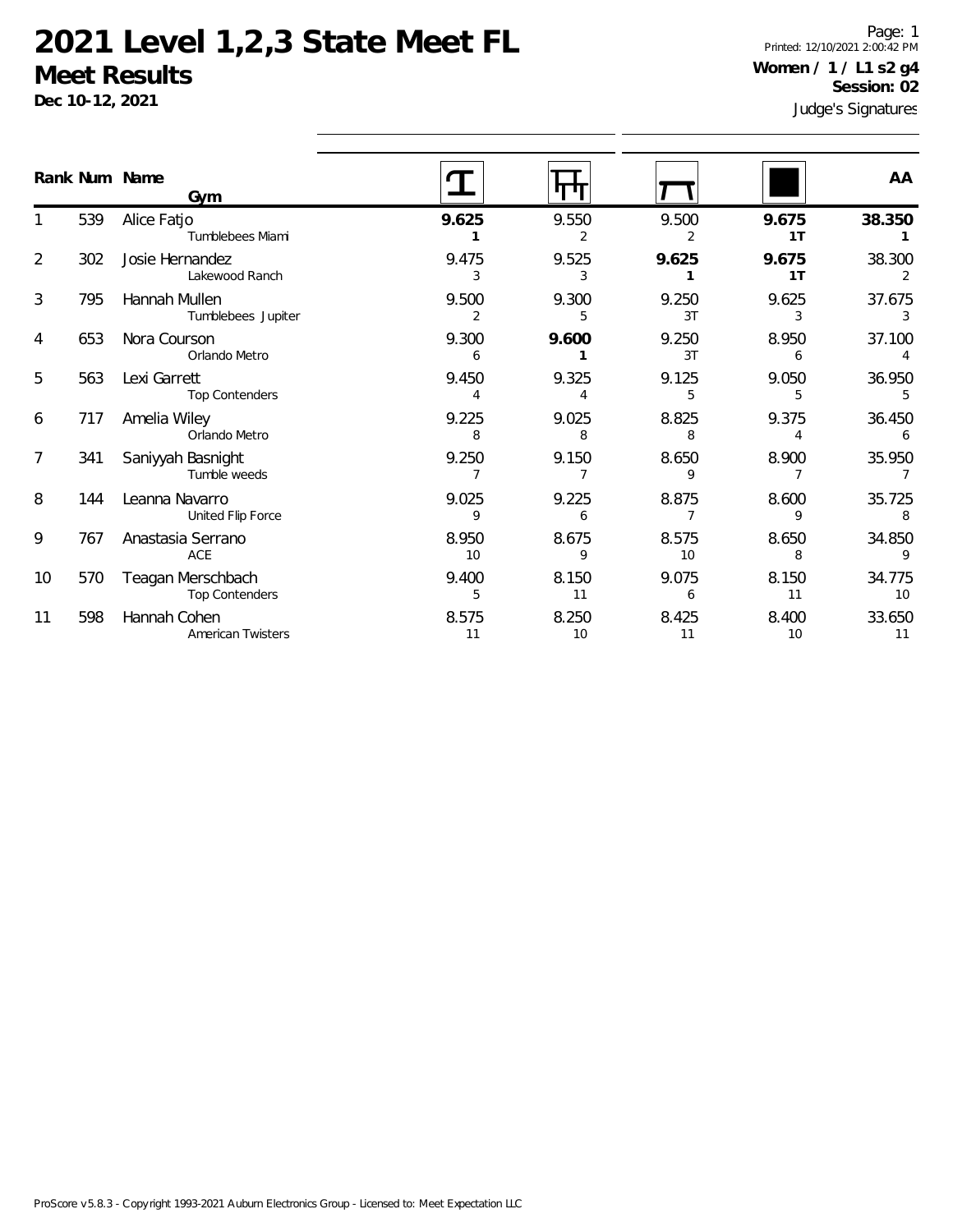**Dec 10-12, 2021**

Page: 1 Printed: 12/10/2021 2:00:44 PM **Women / 1 / L1 s2 g5 Session: 02**

|                |      | Rank Num Name<br>Gym                  |             |             |             |                         | AA                       |
|----------------|------|---------------------------------------|-------------|-------------|-------------|-------------------------|--------------------------|
|                | 545  | Ayden Kelly<br>Tumblebees Miami       | 9.700       | 9.550<br>3T | 9.775<br>2  | 9.750<br>2T             | 38.775                   |
| $\overline{2}$ | 533  | Elle Bandklayder<br>Tumblebees Miami  | 9.675<br>2  | 9.475<br>5  | 9.800       | 9.750<br>2T             | 38.700<br>2              |
| 3              | 534  | Kaelyn Bonilla<br>Tumblebees Miami    | 9.450<br>6  | 9.550<br>3T | 9.700<br>3  | 9.775<br>$\mathbf{1}$   | 38.475<br>3              |
| 4              | 796  | Maya Nedelea<br>Tumblebees Jupiter    | 9.575<br>3T | 9.800<br>2  | 9.275<br>7T | 9.650<br>$\overline{4}$ | 38.300<br>$\overline{4}$ |
| 5              | 790. | Grayson Hartman<br>Tumblebees Jupiter | 9.300<br>9  | 9.850       | 9.400<br>5T | 9.450<br>5              | 38.000<br>5              |
| 6T             | 645  | Chloe Black<br>Orlando Metro          | 9.575<br>3T | 9.100<br>7T | 9.275<br>7T | 9.275<br>6              | 37.225<br>6T             |
| 6T             | 550  | Arianna Portela<br>Tumblebees Miami   | 9.400<br>7  | 9.200<br>6  | 9.425<br>4  | 9.200<br>8              | 37.225<br>6T             |
| 8              | 691  | Lyelen Nguyen<br>Orlando Metro        | 9.550<br>5  | 8.375<br>10 | 9.225<br>9  | 9.250<br>$\overline{7}$ | 36.400<br>8              |
| 9              | 357  | Fallon Young<br>Tumble weeds          | 9.000<br>11 | 9.100<br>7T | 9.100<br>10 | 9.000<br>10             | 36.200<br>9              |
| 10             | 477  | Kennedy Booth<br>G USA WG             | 9.150<br>10 | 8.575<br>9  | 8.925<br>11 | 9.050<br>9              | 35.700<br>10             |
| 11             | 721  | Kayla Yopack<br>Orlando Metro         | 9.350<br>8  | 7.450<br>11 | 9.400<br>5T | 8.750<br>11             | 34.950<br>11             |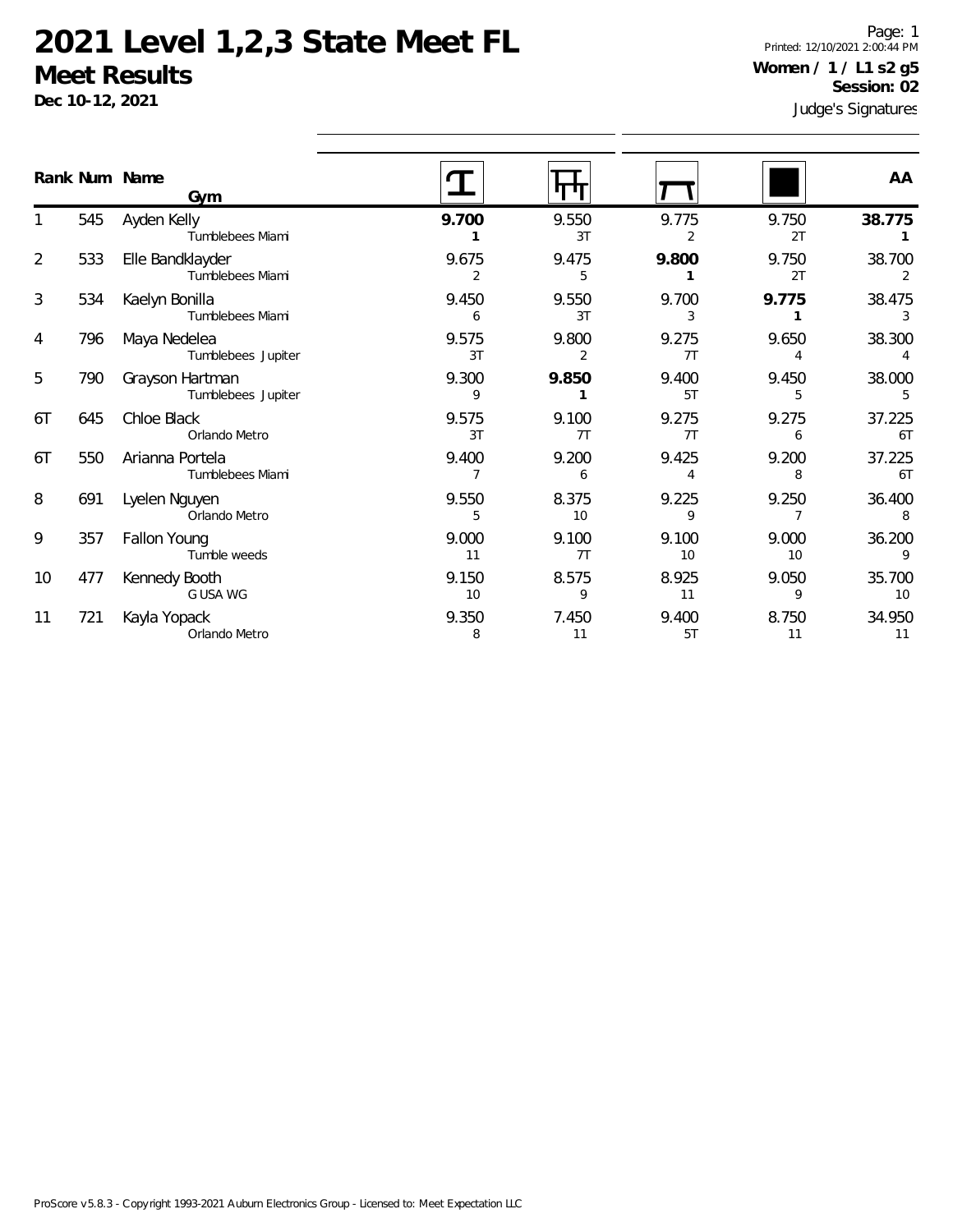**Dec 10-12, 2021**

Page: 1 Printed: 12/10/2021 4:25:36 PM **Women / 1 / L1 s3 g1 Session: 03**

|                | Rank Num Name | Gym                                            |             |             |             |                         | AA           |
|----------------|---------------|------------------------------------------------|-------------|-------------|-------------|-------------------------|--------------|
|                | 774           | Victoria Tobelen<br><b>International Miami</b> | 9.200       | 9.500       | 9.375       | 9.400                   | 37.475       |
| 2              | 439           | Aisha Romero<br>International Miami            | 8.950<br>3T | 9.300       | 9.275       | 9.100                   | 36.625       |
| $\mathfrak{Z}$ | 820           | Aryanna Shindledecker<br><b>Top Contenders</b> | 8.950<br>3T | 9.175<br>3  | 9.050       | 9.150                   | 36.325       |
| 4              | 332           | Bella Kunstmann<br><b>FL Elite</b>             | 9.000<br>2  | 9.050<br>5  | 8.925<br>5  | 8.850<br>4 <sub>T</sub> | 35.825       |
| 5              | 479           | Amelia Burns<br>G USA WG                       | 8.900<br>5  | 9.100       | 8.900<br>h  | 8.850<br>4 <sub>T</sub> | 35.750       |
| 6              | 817           | <b>Riley Bemis</b><br><b>Top Contenders</b>    | 8.750<br>8  | 8.650<br>6  | 8.675<br>q  | 8.500<br>8              | 34.575       |
| 7              | 451           | Samantha Gallego<br><b>Boundless</b>           | 8.800<br>6T | 8.450       | 8.700<br>8  | 8.450<br>9              | 34.400       |
| 8              | 704           | Navey Schmidt<br>Orlando Metro                 | 8.800<br>6T | 8.200<br>8  | 8.775       | 8.600<br>6              | 34.375<br>8  |
| 9              | 664           | Kennedi Henry<br>Orlando Metro                 | 8.700<br>9  | 7.100<br>10 | 9.175       | 8.550                   | 33.525       |
| 10             | 517           | Dawson Buck<br><b>TGC</b>                      | 8.600<br>10 | 7.200<br>9  | 8.125<br>10 | 8.200<br>10             | 32.125<br>10 |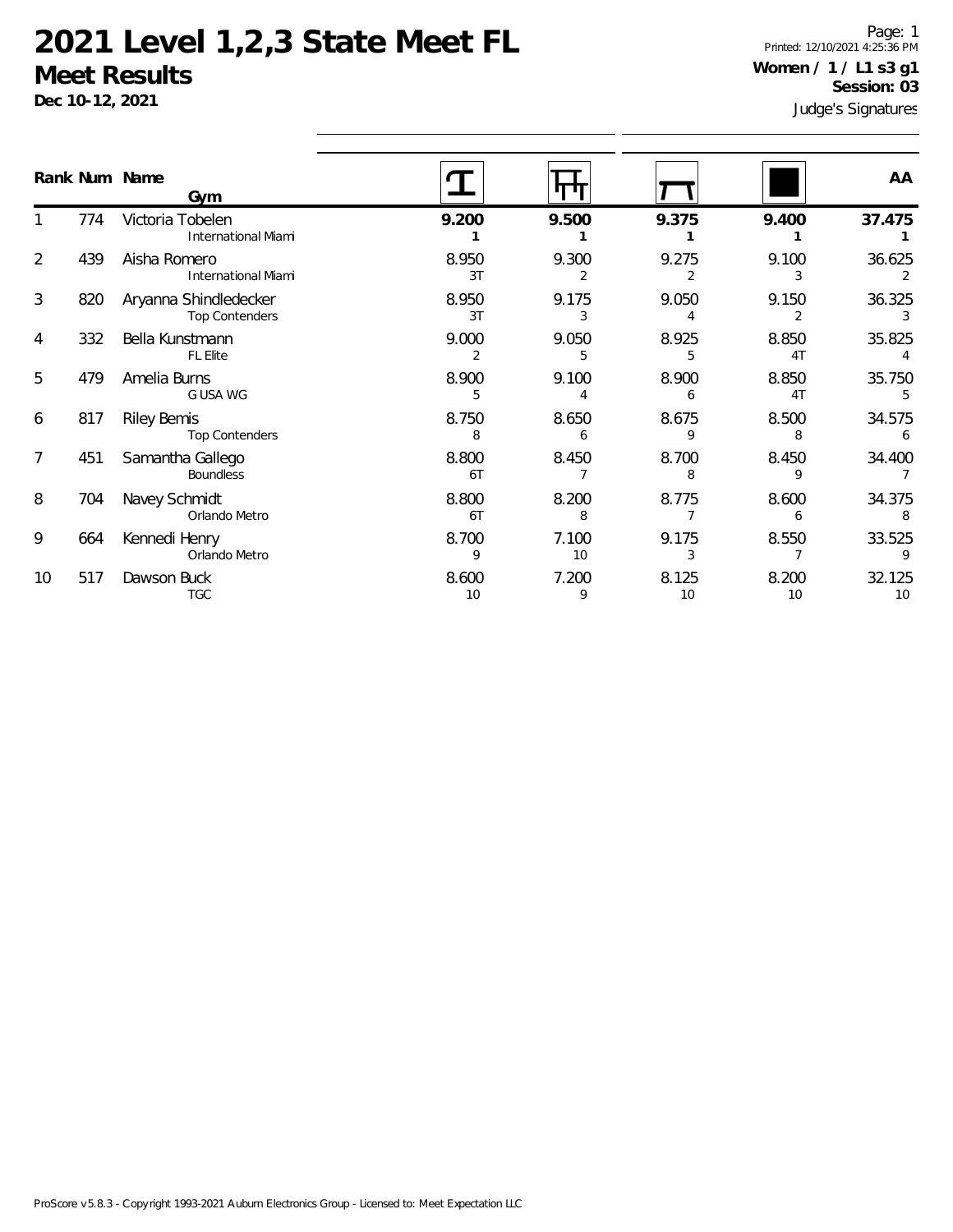**Dec 10-12, 2021**

Page: 1 Printed: 12/10/2021 4:25:38 PM **Women / 1 / L1 s3 g2 Session: 03**

|                |     | Rank Num Name<br>Gym                      |                         |             |                         |             | AA           |
|----------------|-----|-------------------------------------------|-------------------------|-------------|-------------------------|-------------|--------------|
|                | 669 | Delaney Horwath<br>Orlando Metro          | 9.475                   | 9.225<br>3  | 9.550                   | 9.625       | 37.875       |
| $\overline{2}$ | 894 | Jade QuiA ± ones<br>Victory Elite         | 9.050<br>3T             | 9.475       | 9.650                   | 9.325<br>2  | 37.500       |
| 3              | 554 | Everette Barclay<br><b>Top Contenders</b> | 9.225<br>2              | 9.300<br>2  | 8.950<br>6              | 9.075<br>3  | 36.550<br>3  |
| 4              | 905 | Victoria Viso<br>Boundless                | 9.050<br>3T             | 9.175       | 8.625<br>9              | 8.900       | 35.750       |
| 5              | 354 | <b>Ivy Sinar</b><br>Tumble weeds          | 8.850<br>8              | 8.950<br>6  | 9.200<br>3              | 8.550<br>8  | 35.550<br>5  |
| 6T             | 822 | Aubree Wilborn<br><b>Top Contenders</b>   | 9.050<br>3T             | 8.375<br>9T | 9.050<br>$\overline{4}$ | 9.000<br>6  | 35.475<br>6T |
| 6T             | 447 | Payson Benton<br>Boundless                | 9.025<br>6              | 8.600       | 8.800<br>8              | 9.050<br>4T | 35.475<br>6T |
| 8              | 475 | Sage Yoder<br><b>SGA</b>                  | 8.700<br>10T            | 8.375<br>9T | 8.850                   | 9.050<br>4T | 34.975<br>8  |
| 9              | 620 | <b>Taylor Taras</b><br>American Twisters  | 8.700<br>10T            | 9.000<br>5  | 8.525<br>10             | 8.350<br>9T | 34.575<br>9  |
| 10             | 375 | Harper O'Connor<br>Victory GTC            | 8.725<br>9              | 8.275<br>11 | 9.000<br>5              | 8.350<br>9T | 34.350<br>10 |
| 11             | 521 | Georgia Fulford<br><b>TGC</b>             | 9.000<br>$\overline{7}$ | 8.450<br>8  | 8.250<br>11             | 8.300<br>11 | 34.000<br>11 |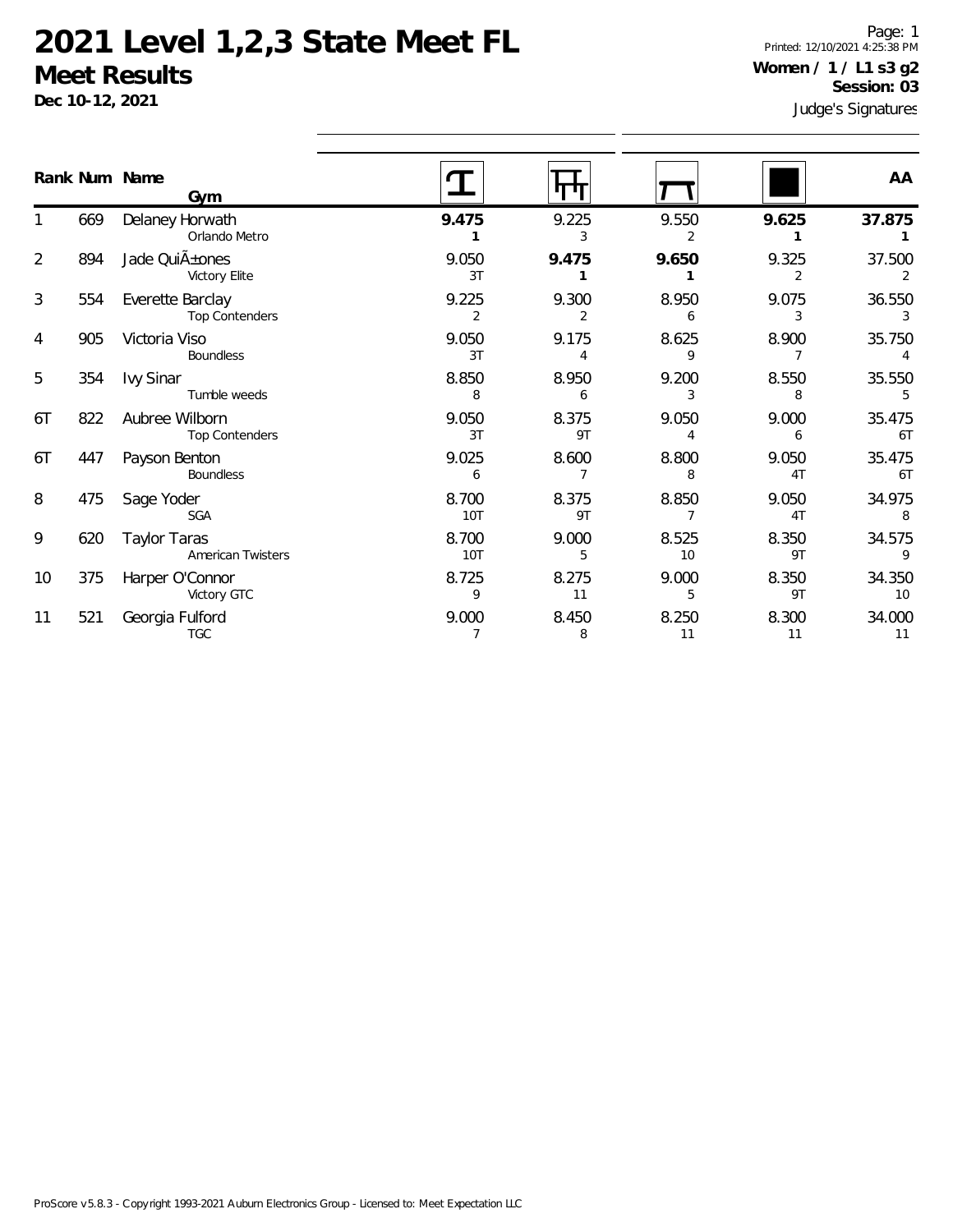**Dec 10-12, 2021**

Page: 1 Printed: 12/10/2021 4:25:40 PM **Women / 1 / L1 s3 g3 Session: 03**

|                |     | Rank Num Name<br>Gym                     |                         |                         |                         |                         | AA           |
|----------------|-----|------------------------------------------|-------------------------|-------------------------|-------------------------|-------------------------|--------------|
|                | 644 | Zoe Bertin-Maurice<br>Orlando Metro      | 9.600                   | 9.725                   | 9.750                   | 9.350<br>2              | 38.425       |
| $\overline{2}$ | 699 | Maisan Rogers<br>Orlando Metro           | 9.300<br>3              | 9.225<br>5              | 9.550<br>$\overline{2}$ | 9.425<br>$\mathbf{1}$   | 37.500       |
| 3              | 555 | Amia Baset<br><b>Top Contenders</b>      | 9.150<br>6              | 9.400<br>3              | 9.250<br>5              | 9.150<br>$\overline{4}$ | 36.950<br>3  |
| 4              | 453 | Marleigh Mosley<br>Boundless             | 9.250<br>5              | 8.950<br>7              | 9.375<br>3              | 9.325<br>3              | 36.900       |
| 5              | 359 | Kamryn Holdy<br>Boundless                | 9.400<br>$\overline{2}$ | 9.425<br>$\overline{2}$ | 8.700<br>10             | 9.000<br>5              | 36.525<br>5  |
| 6              | 333 | Addi Marco<br>FL Elite                   | 8.950<br>10             | 9.200<br>6              | 8.900<br>8              | 8.950<br>6              | 36.000<br>6  |
| $\overline{7}$ | 715 | Nadia Walker<br>Orlando Metro            | 9.275<br>$\overline{4}$ | 8.250<br>10             | 9.300<br>4              | 8.800<br>$\overline{7}$ | 35.625       |
| 8              | 821 | Allie Tagliavia<br><b>Top Contenders</b> | 8.975<br>9              | 8.875<br>9              | 8.950<br>6              | 8.750<br>8              | 35.550<br>8  |
| 9              | 515 | Jordyn Bell<br><b>TGC</b>                | 9.100                   | 9.375                   | 8.400<br>11             | 8.400<br>10             | 35.275<br>9  |
| 10             | 681 | Olivia McCulley<br>Orlando Metro         | 8.925<br>11             | 8.900<br>8              | 8.825<br>9              | 8.600<br>9              | 35.250<br>10 |
| 11             | 369 | Olivia Industrioso<br>Victory GTC        | 9.050<br>8              | 7.900<br>11             | 8.925<br>$\overline{7}$ | 7.400<br>11             | 33.275<br>11 |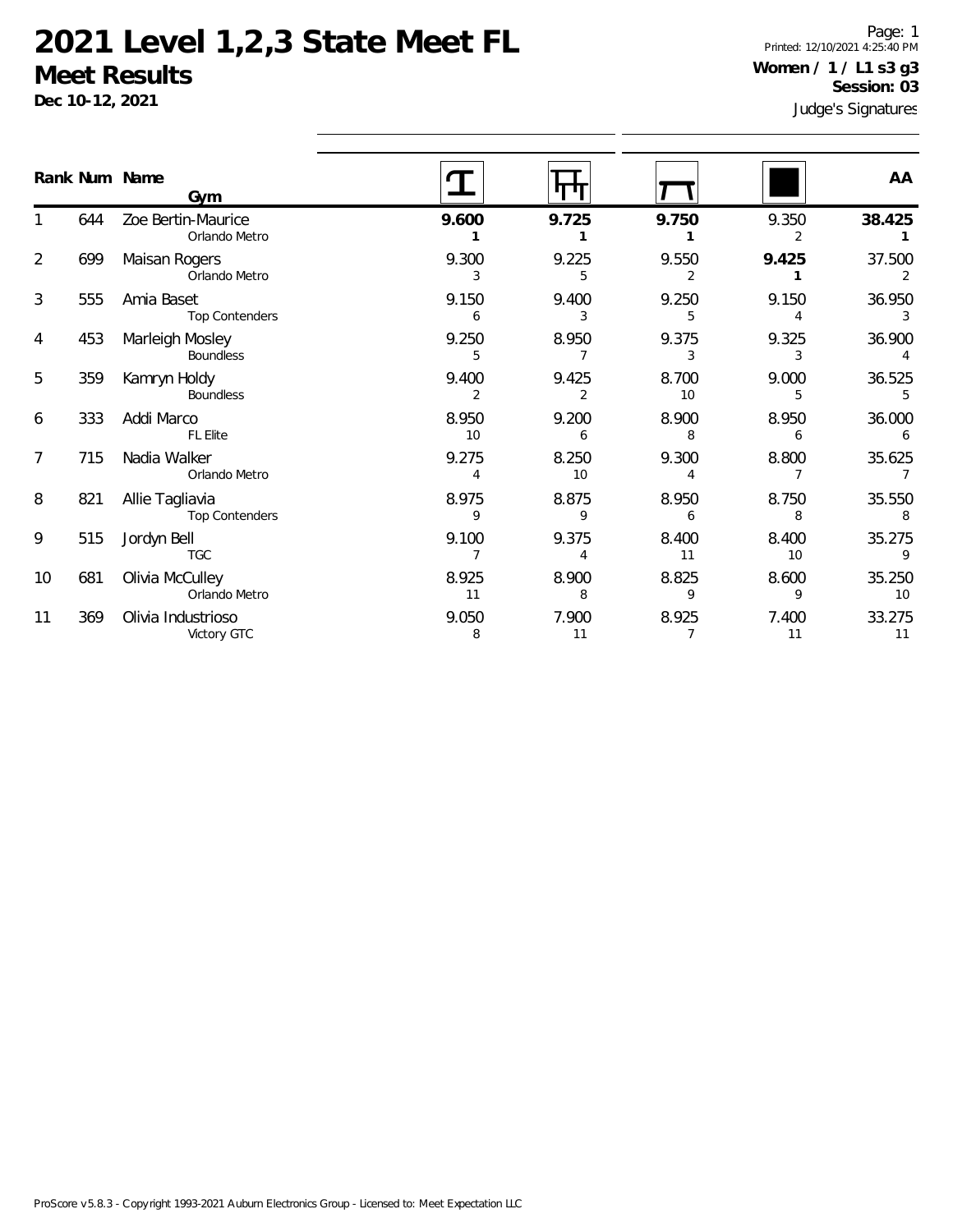**Dec 10-12, 2021**

Page: 1 Printed: 12/10/2021 4:25:42 PM **Women / 1 / L1 s3 g4 Session: 03**

|                |     | Rank Num Name<br>Gym                          |             |                         |                         |                         | AA                       |
|----------------|-----|-----------------------------------------------|-------------|-------------------------|-------------------------|-------------------------|--------------------------|
|                | 324 | Riley Truman<br>Lakewood Ranch                | 9.475<br>2  | 9.775                   | 9.650<br>2T             | 9.650                   | 38.550                   |
| 2              | 546 | Sadie Majit-Canning<br>Tumblebees Miami       | 9.600       | 9.625<br>3              | 9.650<br>2T             | 9.475<br>3              | 38.350<br>2              |
| 3              | 885 | Sophie Gomez<br>Victory Elite                 | 9.300<br>4  | 9.725<br>2              | 9.675                   | 9.325<br>4              | 38.025<br>3              |
| 4              | 683 | Kaylee McNeese<br>Orlando Metro               | 9.250<br>5  | 9.425<br>4 <sub>T</sub> | 9.300<br>6              | 9.600<br>$\overline{2}$ | 37.575                   |
| 5              | 714 | Esme Wagner<br>Orlando Metro                  | 9.375<br>3  | 8.975<br>9              | 9.475<br>$\overline{A}$ | 8.800<br>10             | 36.625<br>5              |
| 6              | 613 | Anabelle Palen<br><b>American Twisters</b>    | 9.125<br>8  | 9.425<br>4T             | 9.050<br>9              | 9.000<br>8              | 36.600<br>6              |
| $\overline{7}$ | 492 | Ailany Llanos<br>G USA WG                     | 9.200<br>6  | 8.850<br>10             | 9.200<br>7              | 9.300<br>5              | 36.550<br>$\overline{7}$ |
| 8              | 818 | Aria Chitty<br><b>Top Contenders</b>          | 9.150       | 9.200<br>8              | 8.950<br>11             | 8.850<br>9              | 36.150<br>8              |
| 9              | 746 | Kalliope Athanasakos<br>ACE                   | 9.075<br>10 | 8.400<br>12             | 9.400<br>5              | 9.075<br>7              | 35.950<br>9              |
| 10             | 881 | Vianney Zamora<br>Tumble weeds                | 9.000<br>11 | 8.650<br>11             | 9.100<br>8              | 9.125<br>6              | 35.875<br>10             |
| 11             | 594 | Leyla Babaisakova<br><b>American Twisters</b> | 8.750<br>12 | 9.250<br>$\overline{7}$ | 9.025<br>10             | 8.750<br>11             | 35.775<br>11             |
| 12             | 902 | Leilani Stonehocker<br><b>Top Contenders</b>  | 9.100<br>9  | 9.300<br>6              | 8.350<br>12             | 8.600<br>12             | 35.350<br>12             |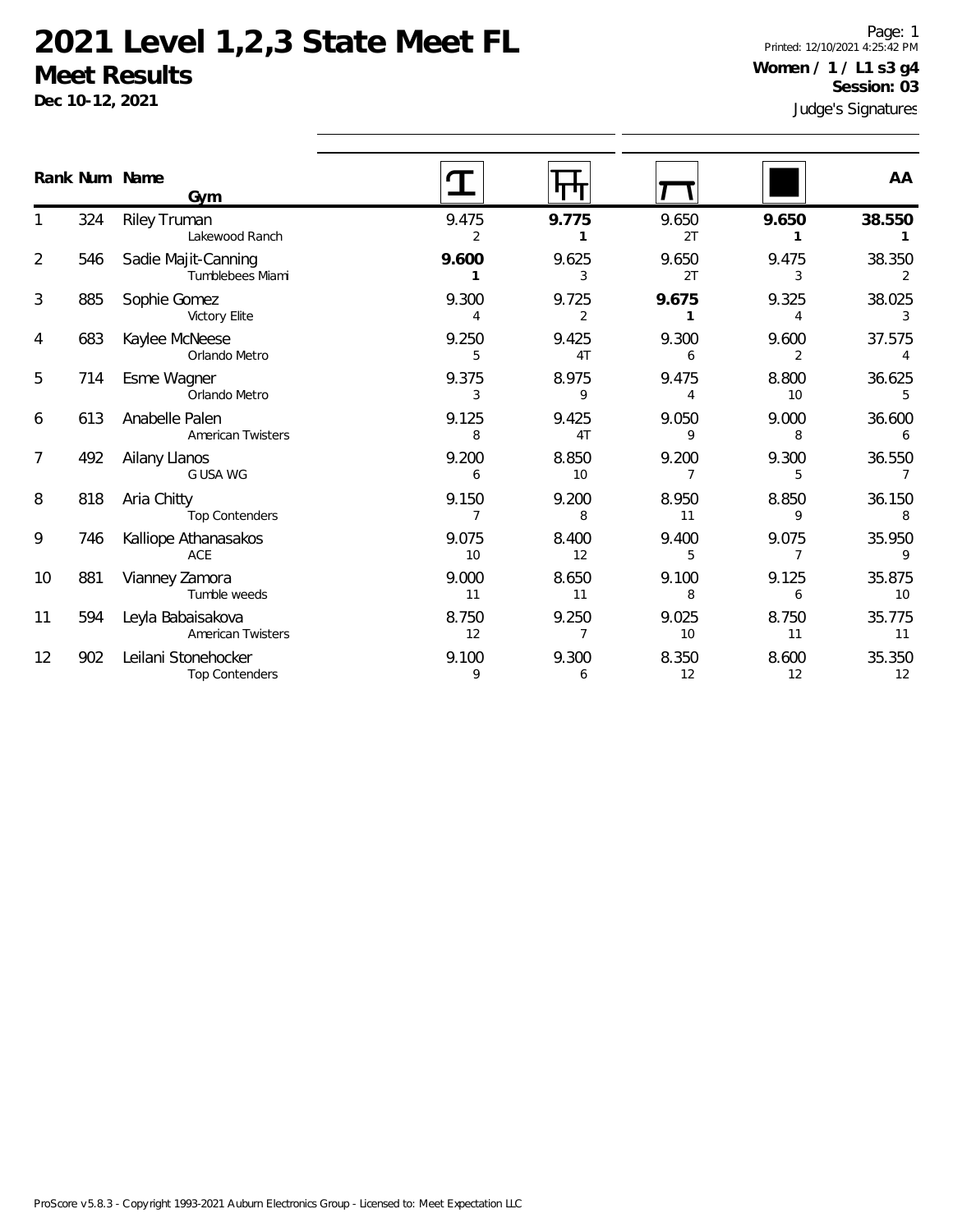**Dec 10-12, 2021**

Page: 1 Printed: 12/10/2021 4:25:44 PM **Women / 1 / L1 s3 g5 Session: 03**

|    | Rank Num Name | Gym                                         |             |             |             |             | AA           |
|----|---------------|---------------------------------------------|-------------|-------------|-------------|-------------|--------------|
|    | 542           | Courtney Haliniewski<br>Tumblebees Miami    | 9.675       | 9.350       | 9.675       | 9.700       | 38.400       |
| 2  | 680           | <b>Bonnie McBride</b><br>Orlando Metro      | 9.300       | 9.475       | 9.425       | 9.325       | 37.525       |
| 3  | 709           | Abigail Turner<br>Orlando Metro             | 9.200<br>6  | 9.450       | 9.550       | 9.150<br>6  | 37.350       |
| 4  | 532           | Allyson Ayala<br>Tumblebees Miami           | 9.550<br>2  | 8.900<br>8T | 9.300<br>5  | 9.500       | 37.250       |
| 5  | 676           | Jennifer Kitanin<br>Orlando Metro           | 9.325<br>3  | 9.275       | 9.125<br>8  | 9.100<br>7T | 36.825       |
| 6  | 435           | Kamryn Cooper<br><b>International Miami</b> | 9.000<br>9  | 8.975<br>6  | 9.375       | 9.400       | 36.750       |
| 7  | 750           | Isabella Fountain<br>ACE                    | 9.100<br>7T | 8.900<br>8T | 9.075<br>9T | 9.300<br>5  | 36.375       |
| 8  | 345           | Claire Compton<br>Tumble weeds              | 8.950<br>10 | 9.250<br>5  | 9.075<br>9T | 9.000<br>9  | 36.275<br>8  |
| 9  | 129           | Colette Berland<br>United Flip Force        | 9.250<br>5  | 8.025<br>10 | 9.150       | 9.100<br>7T | 35.525       |
| 10 | 372           | Madelyn Maxson<br>Victory GTC               | 9.100<br>7T | 8.950       | 9.200<br>6  | 8.150<br>10 | 35.400<br>10 |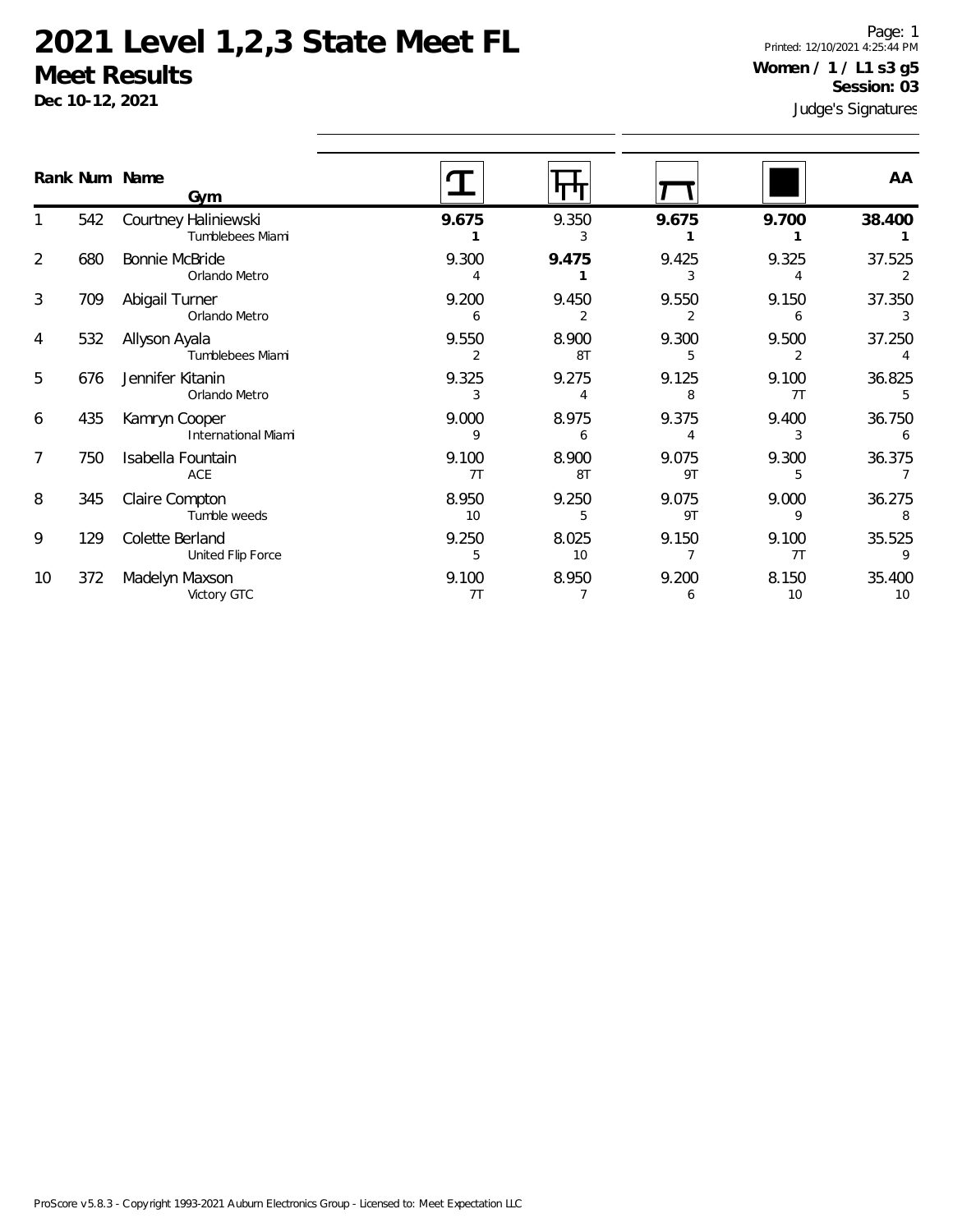# **2021 Level 1,2,3 State Meet FL**

#### **Team Results**

**Dec 10-12, 2021**

| Rank           | Gym                      | Team | Score   |                          |                          |                          |                          |
|----------------|--------------------------|------|---------|--------------------------|--------------------------|--------------------------|--------------------------|
| $\mathbf{1}$   | Lakewood Ranch           | 11   | 117.975 | 29.400                   | 29.325                   | 29.425<br>$\overline{2}$ | 29.825                   |
| $\overline{2}$ | Tumblebees Miami         | 11   | 116.725 | 29.075<br>3              | 28.725<br>4              | 29.475<br>1              | 29.450<br>$\overline{2}$ |
| 3              | Tumblebees Jupiter       | 11   | 115.775 | 29.175<br>$\overline{2}$ | 29.300<br>$\overline{2}$ | 28.475<br>4              | 28.825<br>4              |
| 4              | Orlando Metro            | 11   | 115.375 | 28.725<br>4              | 28.950<br>3              | 28.850<br>3              | 28.850<br>3              |
| 5              | <b>SGA</b>               | 11   | 112.450 | 28.000<br>7              | 27.575<br>8              | 28.225<br>5              | 28.650<br>5              |
| 6              | G USA WG                 | 11   | 112.325 | 28.100<br>6              | 27.925<br>6T             | 28.075<br>6              | 28.225<br>6              |
| $\overline{7}$ | <b>Top Contenders</b>    | 11   | 111.525 | 28.250<br>5              | 28.025<br>5              | 27.875<br>7              | 27.375<br>8              |
| 8              | <b>American Twisters</b> | 11   | 109.425 | 26.925<br>8              | 27.925<br>6T             | 27.150<br>8              | 27.425<br>7              |